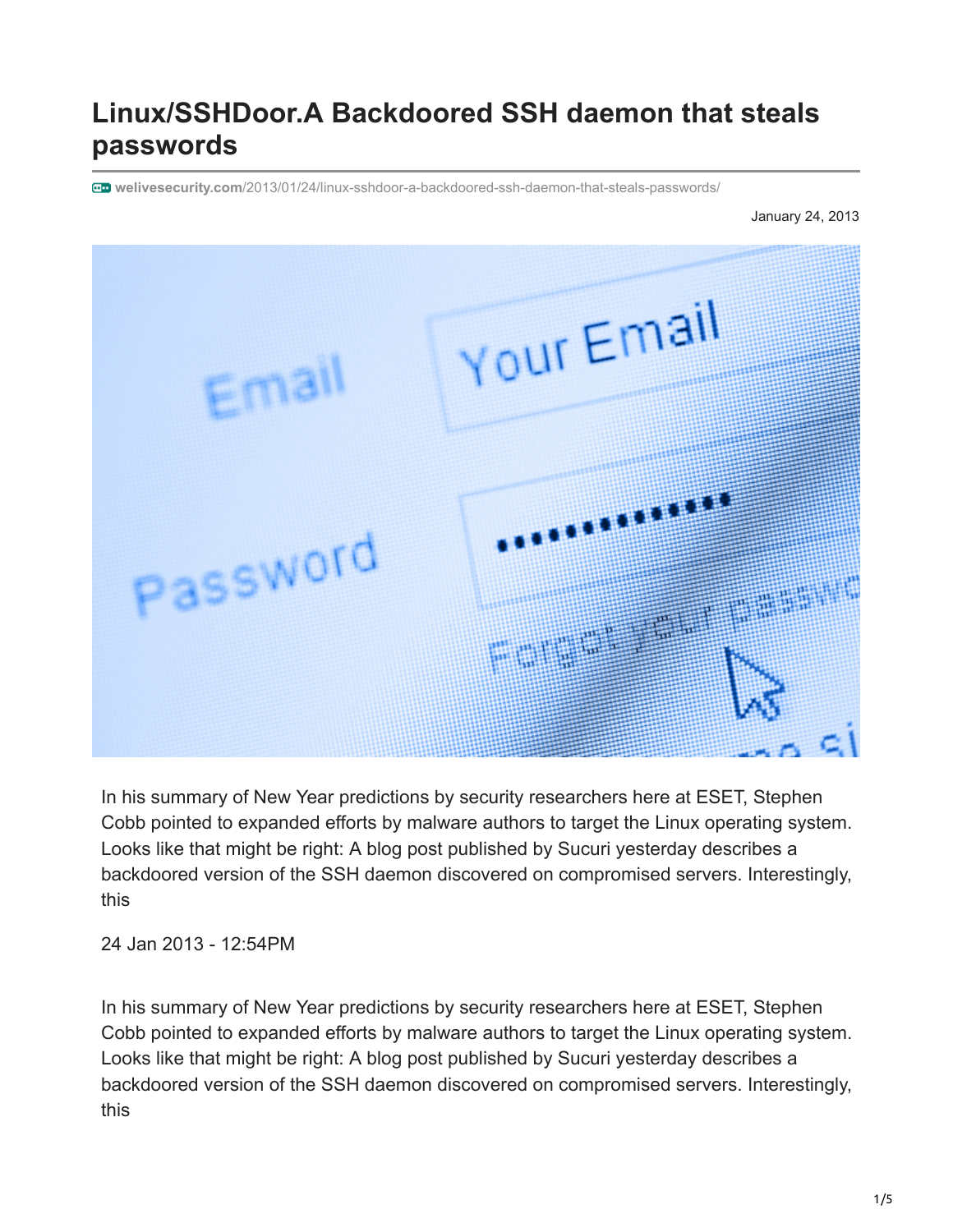In his summary of New Year predictions by security researchers here at ESET, Stephen Cobb pointed to expanded efforts by malware authors to [target the Linux operating system](https://www.welivesecurity.com/2013/01/03/2013-forecast-malware-scams-security-and-privacy-concerns). Looks like that might be right: A blog post [published by Sucuri](http://blog.sucuri.net/2013/01/server-side-iframe-injections-via-apache-modules-and-sshd-backdoor.html) yesterday describes a backdoored version of the SSH daemon discovered on compromised servers. Interestingly, this backdoor was used in conjunction with the [malicious Apache module Linux/Chapro.A](https://www.welivesecurity.com/2012/12/18/malicious-apache-module-used-for-content-injection-linuxchapro-a) that we blogged about recently.

The Secure Shell Protocol (SSH) is a very popular protocol used for secure data communication. It is widely used in the Unix world to manage remote servers, transfer files, etc. The modified SSH daemon described here, Linux/SSHDoor.A, is designed to **steal usernames and passwords** and **allows remote access** to the server via either an hardcoded password or SSH key.

The strings related to the hidden behaviors are XOR encoded. This is done to avoid easy identification by searching the binary for suspicious strings. We identified a total of 16 encoded strings. The figure below shows the part of the code responsible for decoding the hidden data by xoring it with the constant 0x23.

|         | و کر <b>ت</b>                                                                                                                                                                                                                             |
|---------|-------------------------------------------------------------------------------------------------------------------------------------------------------------------------------------------------------------------------------------------|
|         |                                                                                                                                                                                                                                           |
|         | begin_xor_loop:                                                                                                                                                                                                                           |
|         | ebx, ebp<br>mov                                                                                                                                                                                                                           |
|         | rdi, r12<br><b>mov</b><br>$\overline{\phantom{a}}$ ; s                                                                                                                                                                                    |
|         | call and the call the call the call of the call of the call of the call of the call of the call of the call of the call of the call of the call of the call of the call of the call of the call of the call of the call of the<br>_strlen |
|         | rbx, rax<br>cmp                                                                                                                                                                                                                           |
|         | jb<br>short continue_looping                                                                                                                                                                                                              |
|         |                                                                                                                                                                                                                                           |
|         |                                                                                                                                                                                                                                           |
| و کر ای | 四 香田                                                                                                                                                                                                                                      |
| mov     | $rdx$ , $[rsp+38h+var_30]$                                                                                                                                                                                                                |
| xor     | continue_looping:<br>rdx, fs:28h                                                                                                                                                                                                          |
| mov     | byte ptr $[r13+rbx+0]$ , 0<br>$movzx$ eax, byte ptr $[r12+rbx]$                                                                                                                                                                           |
| mov     | rax, r13<br>add<br>ebp, 1                                                                                                                                                                                                                 |
| jnz     | short end<br>xor eax, 23h                                                                                                                                                                                                                 |
|         | [r13+rbx+0], al<br>mov                                                                                                                                                                                                                    |
|         |                                                                                                                                                                                                                                           |
|         |                                                                                                                                                                                                                                           |

The HTTP protocol is used to send stolen data to a remote server. The information is first encrypted using a 1024-bit RSA key stored in the binary and then Base64 encoded. The data is sent via an HTTP POST request to the server used for data exfiltration.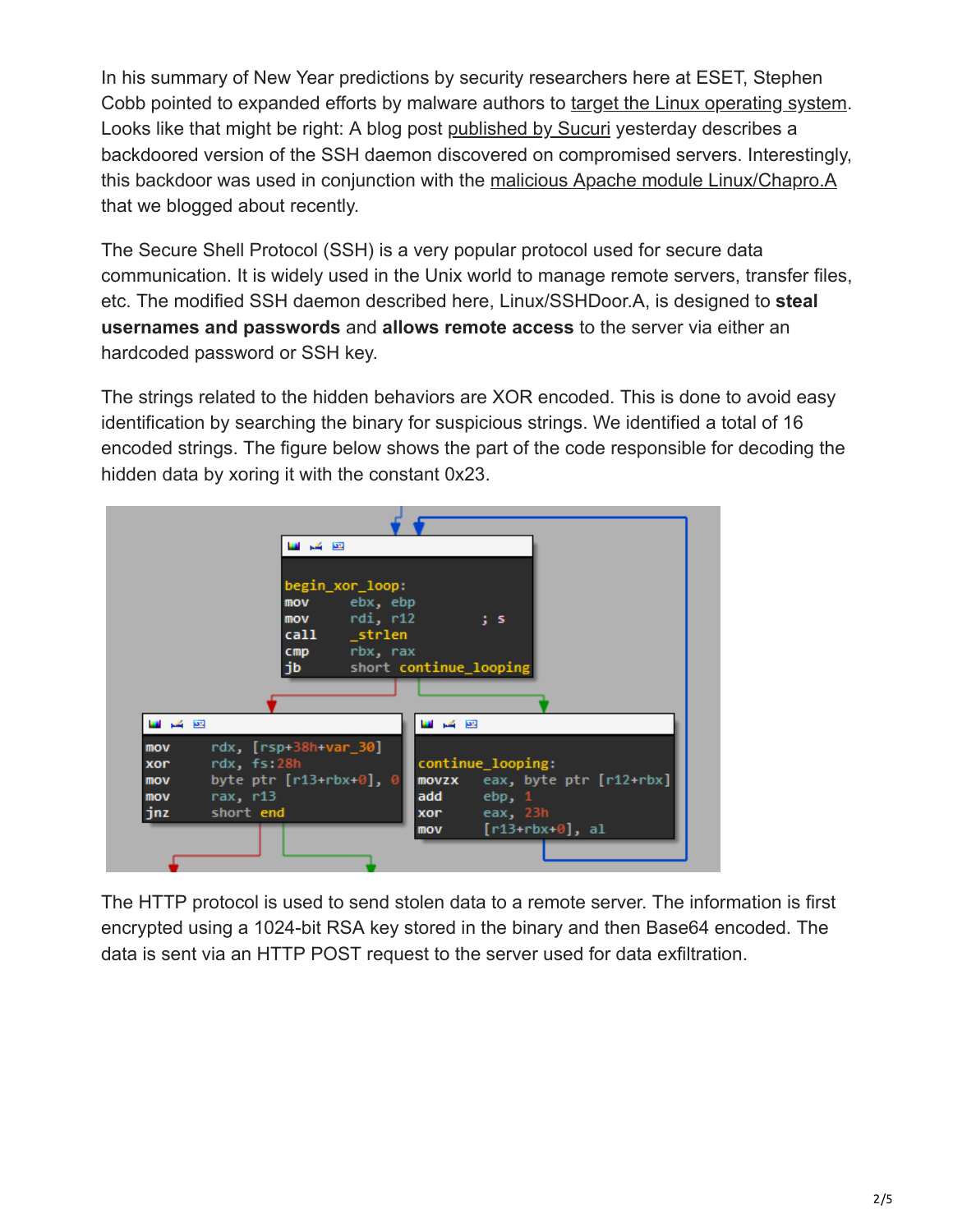

The binary we analyzed contains two hostnames for servers used to collect data: openssh.info and linuxrepository.org. Both names were probably chosen to avoid raising suspicions from the administrators of the compromised servers. At this point in time, both hostnames point to a server hosted in Iceland with IP 82.221.99.69.

When the daemon is started, the backdoor sends the IP and port on which the service is running and the hostname of the server.

```
edi, offset aServerListenin ; "Server listening on %s port %s."
nov
call
        sub 43CA70
call
        read config_file_or_use_hardcoded ;
                         ; // The backdoor gets the IP and port where SSHD is listening
                         ; // and the hostname of the server.
        rdi, [rsp+4638h+name] ; name
lea
call
        uname
        rcx, rbp
nov
        rdx, r13mou
        esi, offset aSS ; "%s:%s"
nov
mou
        edi, offset port_uname_s ; s
xor
        eax, eax
call
        sprintf
                                              ı
        edi, offset port_uname_format ; "port=%s&uname=%s"
mov
        decode string
ca11edi, offset port_uname_s
mov
                                      (gdb) x/s $rdi
nov
        r12, rax
                                      0x7fffffff98a0: "port=0.0.0.0%3a22&uname=bt"
        to_lower
call
        rdi, [rsp+4638h+var_4620]
MOV
nou
        r14, rax
        to lower
call
        rdi, [rsp+4638h+s] ; s
lea
nov
        r8, rax
        rcx, r14
mou
        rdx, r12; format
mou
        esi, 4000h
nov
                         : maxlen
nov
        r15, rax
        eax, eax
xor
call
        _snprintf
        rdi, r12; ptr
nov
        free
call
        rdi, r14
mov
                         ; ptr
call
        _free
        ridi, r15MOV
                         ; ptr
call
         free
        rdi, [rsp+4638h+s] ; s
lea
        backdoor_web_request ; // The data is sent to the remote server
call
```
Whenever a user successfully logs onto the compromised server, the username and password are also sent to the remote server.

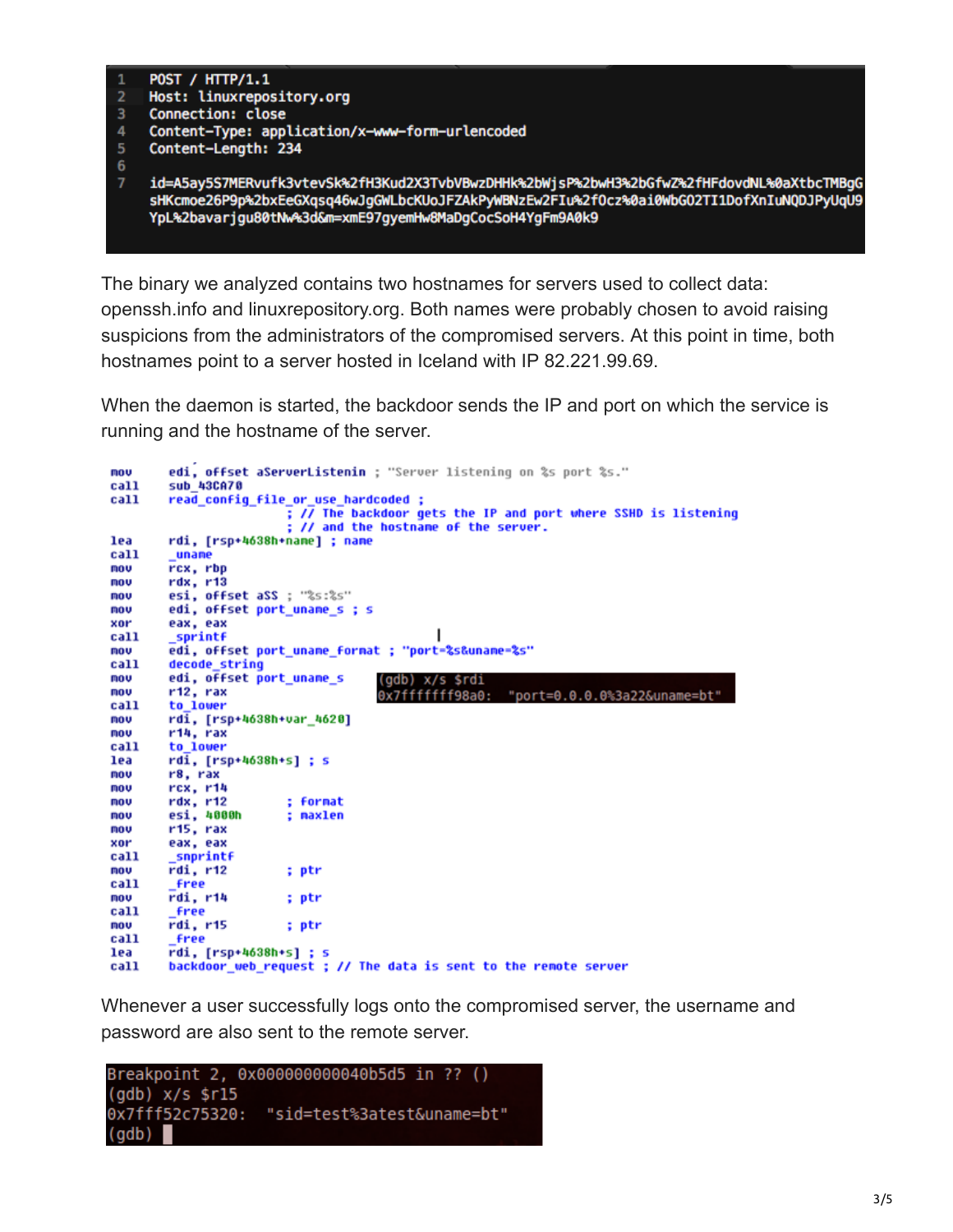In addition to stealing credentials, the backdoor guarantees persistence on the compromised host for the attacker in two different ways. First, it has a hard-coded password inserted in the code. If any user logs in using this password, he is automatically granted access to the compromised server. The following figure shows the string comparison between the password provided by a user trying to log in and the hardcoded password.

| text:000000000040B4BB. | mov  | rsi, r14<br>$\therefore$ s <sub>2</sub> |
|------------------------|------|-----------------------------------------|
| text:000000000040B4BE. | mov  | edi, offset hard_coded_password ; s1    |
| text:000000000040B4C3. | call | strcmp                                  |
| text:000000000040B4C8. | test | eax, eax                                |
| text:000000000040B4CA. | ٦z.  | password match                          |
|                        |      |                                         |

Second, the modified binary also carries an SSH key. If a user logs into the server with the private key corresponding to the hard-coded public key, he is automatically granted access.

| 00000000004621B0 |     |                |          |            | 68 2D 72 73 |                         |    |     |                 |                       |                         | 41 41 42       |                |                |           |      | ssh-rsa AAAAB3Nz |
|------------------|-----|----------------|----------|------------|-------------|-------------------------|----|-----|-----------------|-----------------------|-------------------------|----------------|----------------|----------------|-----------|------|------------------|
| 00000000004621C0 | 61. |                |          | -79        |             |                         |    |     |                 |                       |                         |                |                |                |           |      | aC1vc2EAAAADAOAB |
| 00000000004621D0 |     | 41 41          | 41       | $\Delta$   | $\Delta$ 1  |                         |    |     | 32              | $\Delta$ <sub>R</sub> | 4F 34                   |                | ヨウ             |                |           |      | AAABAODF2KN42gvf |
| 00000000004621E0 |     | 6B 50 37       |          | -74        | 74          | 71                      |    |     | 37              |                       | -62                     | -37            | 7 <sub>b</sub> | 43             |           |      | kP7ttaZN7wb7vCHP |
| 00000000004621F0 | 69  |                | 65 69 52 |            | -34         | -34                     |    |     | 58              | 79                    | 47                      | $\Delta\Delta$ | 49             |                |           | -31  | ieiR44hXXvGDITE1 |
| 0000000000462200 |     | 44 56 48 60 74 |          |            |             |                         |    |     | 34              |                       | 56 74                   |                | 64             | 4F             |           |      | JVHltoe74VVtdNUN |
| 0000000000462210 | 6F  |                | 72       | -32        | -50         | 48                      |    |     | 33              | 39                    | 42                      | - 2 F          | 33             | -53            |           |      | ovr2PHz739B/3SI1 |
| 0000000000462220 |     | 58 33 53 74 59 |          |            |             | -73                     |    | -32 | 7Δ              | 69.                   | 79.67                   |                |                | 35 33 32       |           | 6A   | X3StYs+2zivg532i |
| 0000000000462230 |     | 38 55 33 55    |          |            | 6D          |                         |    |     |                 |                       |                         |                |                |                |           |      | 8U3UmXv8stwa0E8Y |
| 0000000000462240 | AC  |                | 6C 2F    | -71        |             |                         |    |     | 33              |                       |                         |                | 49             |                |           |      | Ll/gOOLR3gHOIekP |
| 0000000000462250 |     | 44 4D          | 78 32    |            | -73         | 6C                      |    |     | 48              |                       | 71 A7                   |                | -55            | 2 <sub>B</sub> |           |      | DMx2sldvHZaGU+vh |
| 0000000000462260 |     |                |          |            |             | 34 6D 36 4C 52 58 64 67 |    |     | 44              |                       | $AC$ 75                 |                | -51            | 71             |           | -37  | 4m6LRXdgDwLu0a/7 |
| 0000000000462270 | 6D. |                | 68 4A    |            | 64          | 58 38                   |    |     | 50              | -50.                  | -36.44                  |                | 38.            |                |           | 47   | mthJdX8xPP6D80gG |
| 0000000000462280 | 42  | 68.            | -37      | -69        |             |                         |    |     | 77              |                       |                         | $-67$          | 4B             |                |           | -62  | Bh7iuVsEwJhgKhxb |
| 0000000000462290 | 74  | 60             |          | 71         |             | 73                      |    |     | 42              | 59                    | 46                      | <b>7Δ</b>      | -39            | -53            |           |      | tlVaisneBYFz9Sk7 |
| 00000000004622A0 | 47  | 58 78 52       |          |            | -61         | 6B                      |    |     |                 |                       | 42 59 4B 6C 51 46 74 55 |                |                |                |           |      | GXxRakfoBYK10FtU |
| 00000000004622B0 | 2F  | 39.            |          | 4A 70      |             |                         |    |     | 68              | -57                   | 6F 69                   |                | 6B             |                | 55 SA     |      | /9JpcWPXhWnikUZ3 |
| 00000000004622C0 | 56  | 33.            | -50.     | -79        |             |                         |    |     |                 |                       |                         |                | 33             |                |           | AD   | V3Pv0nFvLiwG3kzM |
| 00000000004622D0 |     | 33 69 74 39    |          |            | -31         | 47                      |    |     |                 |                       | 56 79 36 76             |                | -68            | 41             |           | .6D  | 3it91GHKVv6vhADm |
| 00000000004622E0 | 34  |                | 78 65 36 |            | FA          | -51                     |    |     | 46              |                       | 48 52 36 46 40          |                |                |                |           |      | 4xe6i0w+FHR6FMun |
| 00000000004622F0 | AD  |                | -50.     | -47        |             |                         |    |     | $\Delta \Delta$ | 52                    | 5839                    |                |                | 38 38          |           |      | MWPGeaUbJRX988sh |
| 0000000000462300 | 38. |                |          | つに         |             |                         |    |     | 41              |                       |                         |                | 6B.            |                |           |      | 80U/u07ZAoB0kpNY |
| 0000000000462310 | 62. |                | 4F       |            |             | .GD                     |    |     | 2B              |                       | 43                      | -79            | AD             | -73            |           |      | boNopm8F+LCvMs11 |
| 0000000000462320 |     | 6C 61 50       |          | $\Delta$ 1 |             |                         |    |     | 63              |                       |                         |                | クミ             | -23            | フミ        | 23   | 1aPABMnncEhp#### |
| 0000000000462330 | 55  |                |          |            | 53          |                         |    | 6F  | 69              |                       |                         | 64             | 2Q             |                |           | 74   | Unrecognized int |
| 0000000000462340 | 65  |                |          | 61         | 60          |                         |    | 79  | 73              |                       | 6F                      | 67             | 2Q             | 61             |           | 76   | ernal syslog lev |
| 0000000000462350 | 65. | 6C.            | 20       | -63        | 6F          | 64                      | 65 | 20  | 25              | 64                    | <b>ØA</b>               | <b>BB</b>      | <b>BB</b>      | <b>BB</b>      | <b>BB</b> | - 00 | el code %d       |

The backdoor can also retrieve configuration data from the file **/var/run/.options**. If this file exists the backdoor will use the hostname, backdoor password and SSH key stored in it. The variables are stored one per line in cleartext.

As with Linux/Chapro.A, it is hard to tell how this Trojanized SSH daemon made its way on a compromised server but outdated applications or weak passwords are probably to blame. Finding backdoored files can be problematic for most system administrators. We recommend regular use of integrity checking tools plus monitoring of outgoing network connections and regular scanning of all files by an antivirus product. This threat is detected by ESET as Linux/SSHDoor.A.

Special thanks to Peter Kosinar, Pierre-Marc Bureau, and Olivier Bilodeau for their help.